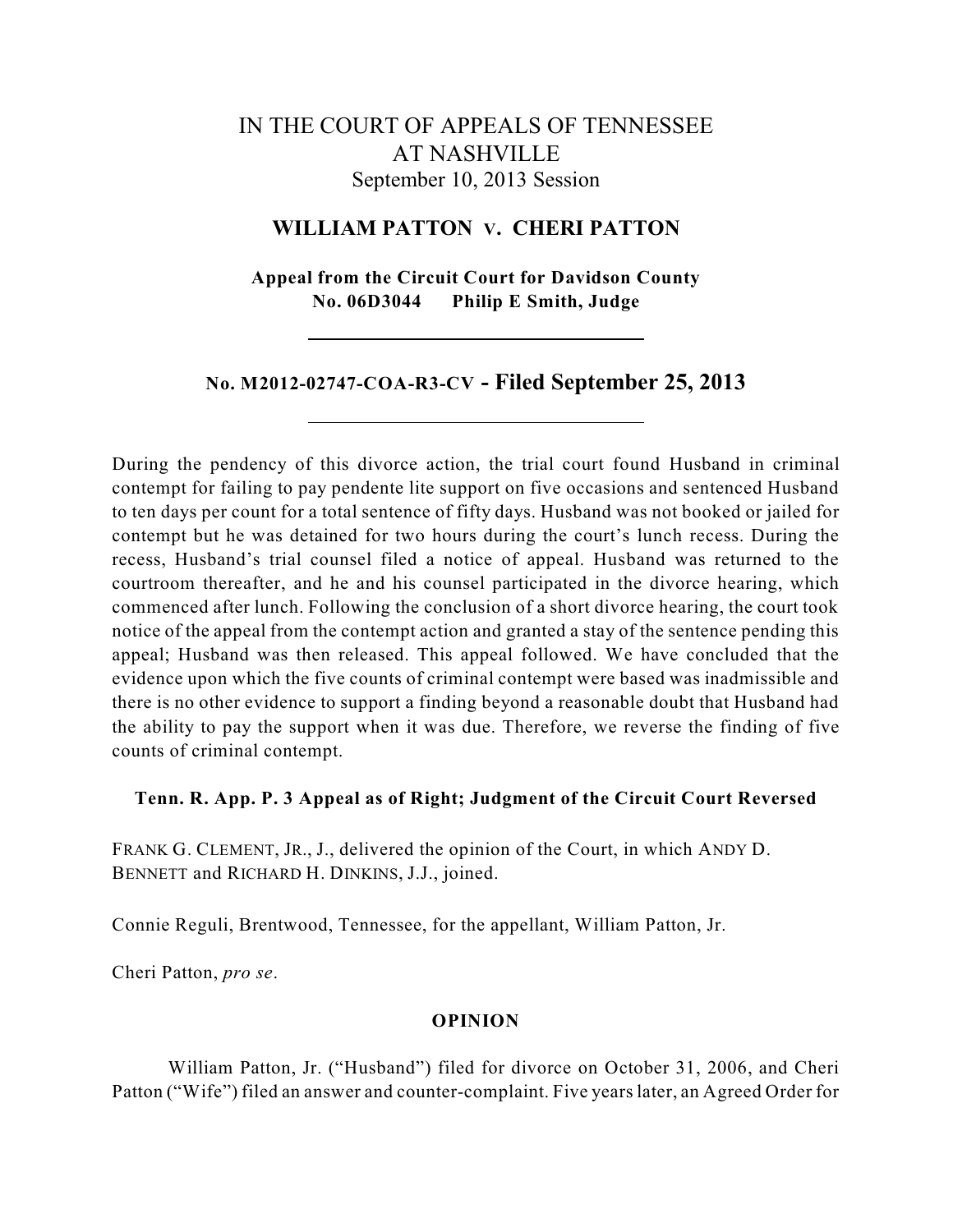Temporary Support was entered that required Husband to pay Wife \$1,000 per month in pendent lite support beginning July 1, 2011. Although he agreed to make the payments, Husband failed to make any of the pendente lite support payments.

On November 9, 2012, Wife filed a Petition for Contempt alleging Husband had failed to remit any of the seventeen monthly support payments as set forth in the Agreed Order. The petition for contempt was set for December 18, 2012; the parties' competing complaints for divorce were set to be heard on the same day, immediately following the contempt hearing.

As scheduled, the hearing on the contempt petition commenced on the morning of December 18, 2012. Wife was the only witness who testified during the contempt hearing. Wife stated that she had not received any support payments from Husband. Wife's counsel tendered to Wife documents obtained from Husband during discovery that included Husband's 2011 tax return and an incomplete photo copy of a bank statement, which was purportedly Husband's account at Regions Bank. Husband's counsel timely objected to the introduction of the bank statement as evidence; the court overruled the objection. Wife provided no information to authenticate the documents. Wife presented no other evidence of Husband's ability to pay support. Husband was present but did not testify in the contempt hearing.

At the conclusion of the contempt hearing, the trial court found Husband in criminal contempt for failing to remit five pendente lite support payments for the months of June, July, August, September, and October of 2012. As for the remaining twelve counts, the trial court found the evidence insufficient to demonstrate that Husband had the ability to pay when the support was due. The trial court sentenced Husband to ten days for each count, for a total sentence of fifty days, of which all but fifteen days were stayed. The court then announced the hearing on the divorce would commence following the lunch break and ordered that Husband be detained until then. During the lunch break, Husband's attorney filed a notice of appeal from the findings of contempt. After the lunch break, Husband returned to the courtroom to participate in the hearing on the divorce. At the conclusion of the short divorce hearing, Wife was granted a divorce, the trial court took notice that Husband had filed an appeal of the findings of contempt, and granted a stay of the contempt sentence pending appeal. The Order of Contempt was entered on January 9, 2013, and this appeal followed.

#### **ANALYSIS**

Husband raises three issues on appeal. First, Husband contends the trial court erred in admitting the bank statement without proper authentication. Second, Husband contends the trial court erred in finding Husband in criminal contempt. Lastly, Husband contends the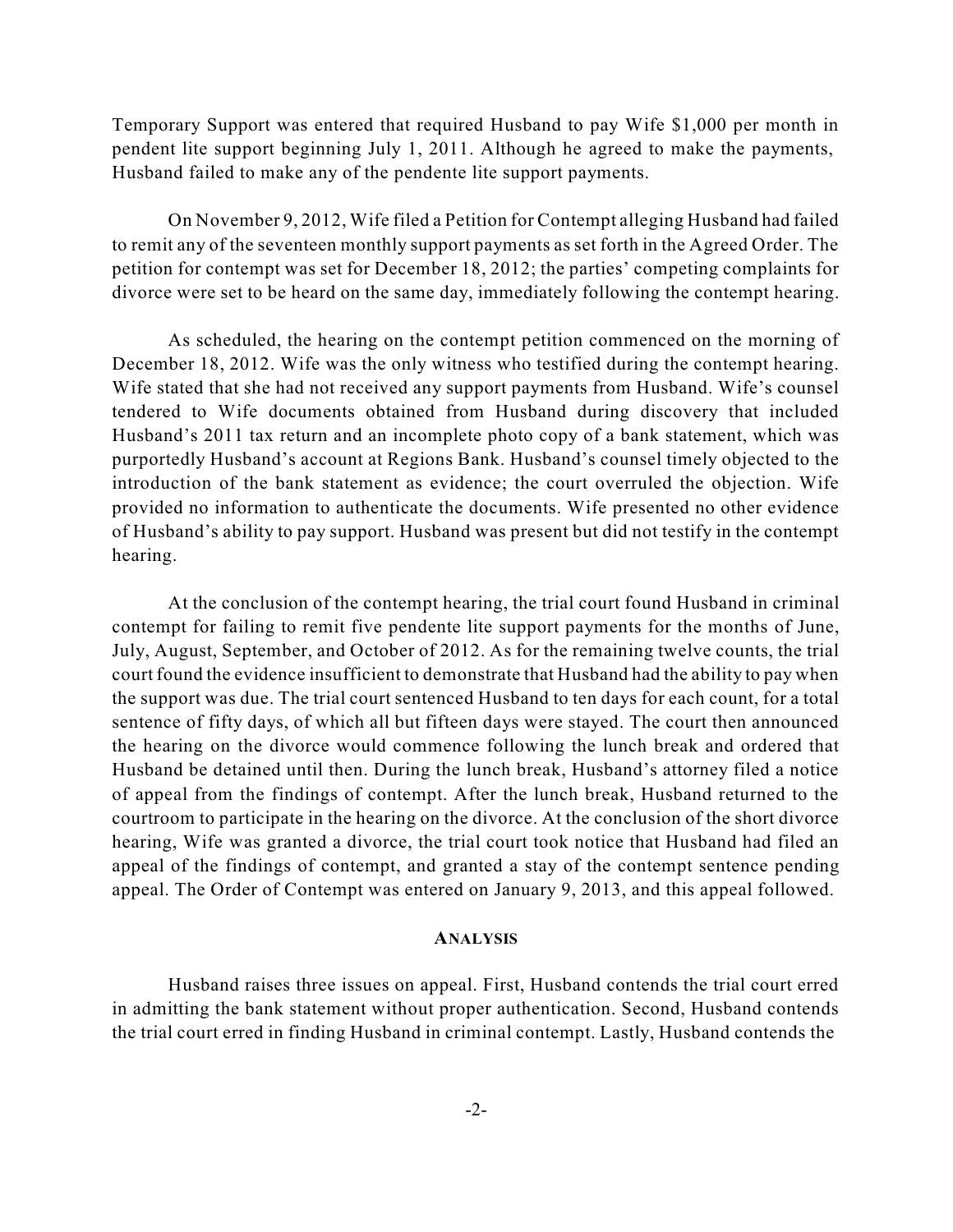trial court erred in detaining Husband in a holding cell following the finding of criminal contempt without immediately setting a bond.

# I. INTRODUCTION OF THE BANK RECORDS

Husband contends the admission of the bank statement from Regions Bank was in error as it was not properly authenticated under either Tennessee Rule of Evidence 803(6) or 901.<sup>1</sup> "The determination of whether a hearsay statement is admissible through an exception to the hearsay rule is left to the sound discretion of the trial court." *Arias v. Duro Standard Prods. Co.*, 303 S.W.3d 256, 262 (Tenn. 2010) (citing *State v. Stout*, 46 S.W.3d 689, 697 (Tenn. 2001); *State v. Stinnett*, 958 S.W.2d 329, 331 (Tenn. 1997)). An appellate court "will not reverse the ruling of the trial court absent a showing that this discretion has been abused." *Id.* (citing *Stout*, 46 S.W.3d at 697).

Tennessee Rule of Evidence 803(6) sets forth the hearsay exception for "Records of Regularly Conducted Activity," commonly referred to as the "business records exception." Business records may be admitted into evidence when properly authenticated and "they otherwise satisfy Rule 803(6) and the other evidence rules." *Simpkins v. Simpkins*, 374 S.W.3d 413, 418 (Tenn. Ct. App. 2012) (quoting Neil P. Cohen, Sarah Y. Sheppeard, Donald F. Paine, *Tennessee Law of Evidence* § 8.11(10) (6th ed. 2011)). In order for evidence to be admissible under Rule 803(6), our courts have recognized five criteria that must be satisfied for a document to be admissible under the business records exception:

1. The document must be made at or near the time of the event recorded;

2. The person providing the information in the document must have firsthand knowledge of the recorded events or facts;

3. The person providing the information in the document must be under a business duty to record or transmit the information;

4. The business involved must have a regular practice of making such documents; and

5. The manner in which the information was provided or the document was prepared must not indicate that the document lacks trustworthiness.

*Id*. at 419 (citing *Arias*, 303 S.W.3d at 263 (quoting *Alexander v. Inman*, 903 S.W.2d 686, 700 (Tenn. Ct. App. 1995))). "A business record may be authenticated by either providing the testimony of a qualified person or by using a certification process either in compliance

<sup>&</sup>lt;sup>1</sup>Husband objected to the admissibility of the bank statement and the trial court overruled the objection. Neither Husband's counsel nor the trial court identified the rule of evidence under which they were basing their objection and ruling.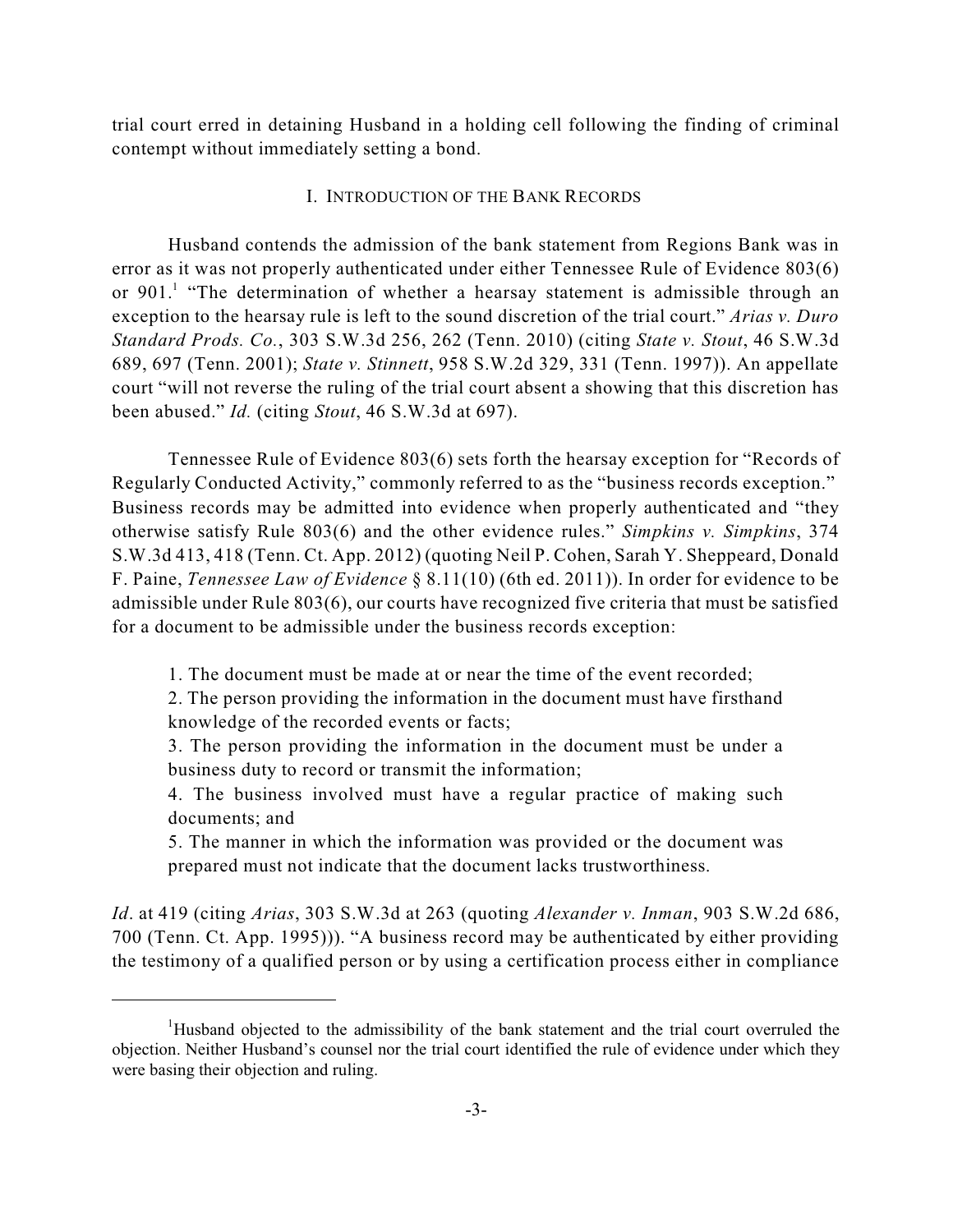with Tennessee Rule of Evidence 902(11) or a statute authorizing such certification." *Id*. (citing Cohen et. al., *Tennessee Law of Evidence,* § 8.11[11]). Tennessee Rule of Evidence 902(11) provides that:

The original or duplicate of a domestic record of regularly conducted activity that would be admissible under Rule 803(6) if accompanied by an affidavit of its custodian or other qualified person certifying that the record

(A) was made at or near the time of the occurrence of the matters set forth by, or from information transmitted by, a person with knowledge of and a business duty to record or transmit those matters;

(B) was kept in the course of regularly conducted activity; and

(C) was made by the regularly conducted activity as a regular practice.

In *Simpkins*, this court held a husband's bank statements were admissible under Rule 803(6), because the custodian of records for SunTrust Bank provided certification that was sufficient to meet the requirements of Rule 803(6). In this case, the document from Regions Bank introduced at the contempt hearing as Exhibit 2 was not authenticated in any way by a custodian of record. The exhibit was introduced during Wife's testimony in the following manner:

Wife's Counsel: Can you identify this? (Witness reviews document.) Wife's Counsel: We got it through discovery. Wife: No. Wife's Counsel: Is that your ex-husband's bank statement? Wife: I know he banks at Regions Bank.

The foregoing colloquy reveals that Wife's testimony fails to satisfy the requirements for admissibility under Rule 803(6) and Rule 902(11).

Another rule of evidence that may be applicable, Tennessee Rule of Evidence 901(a), states that "[t]he requirement of authentication or identification as a condition precedent is satisfied by evidence sufficient to the court to support a finding by the trier of fact that the matter in question is what its proponent claims." The document at issue, is a bank statement for one month that is identified as "Transactions" from Regions Bank; however, the bank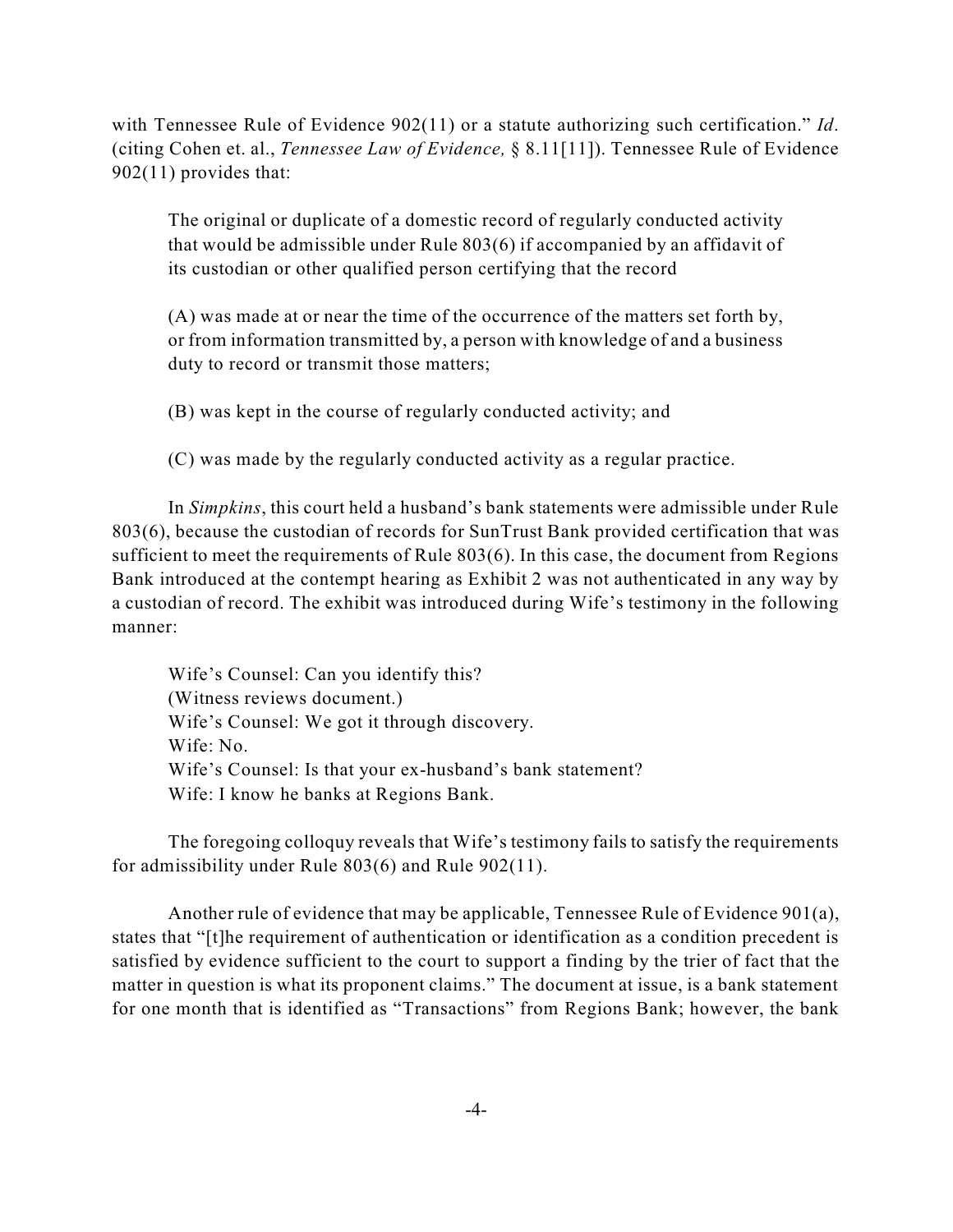statement does not identify the name of the account holder anywhere on the document.<sup>2</sup> As the document does not identify Husband as the account holder or owner and Wife's testimony at the hearing was insufficient to support a finding that the "matter in question is what its proponent claims," meaning it is Husband's bank account, the document fails to satisfy Rule 901(a).

We have determined the bank statement was not properly authenticated as either a business record or identified as Husband's account, as Wife claimed it to be; therefore, the trial court erred in admitting the bank statement into evidence over Husband's timely objection at the contempt hearing.

### II. CRIMINAL CONTEMPT

The willful disobedience of a lawful court order or decree is punishable as criminal contempt. Tenn. Code Ann. § 29-9-102(3). The purpose of criminal contempt is to "preserve the power and vindicate the dignity and authority of the law" as well as to preserve the court "as an organ of society." *Black v. Blount*, 938 S.W.2d 394, 398 (Tenn. 1996); *see also Thigpen v. Thigpen*, 874 S.W.2d 51, 53 (Tenn. Ct. App. 1993). The maximum sentence for each act of criminal contempt is ten days of confinement in jail and the maximum fine is \$50.00. Tenn. Code Ann. § 29-9-103.

The person accused of criminal contempt is presumed to be innocent and the prosecution bears the burden of proving guilt beyond a reasonable doubt. *Cottingham v. Cottingham*, 193 S.W.3d 531, 538 (Tenn. 2006) (citing *Shiflet v. State*, 400 S.W.2d 542, 544 (Tenn. 1966)). If the defendant is accused of failing to make payments required by order or decree, the prosecution must prove beyond a reasonable doubt that the person charged with contempt had the ability to pay support at the time it was due and that the failure to pay was willful. *Cottingham*, 193 S.W.3d at 538 (citing *Ahern v. Ahern*, 15 S.W.3d 73, 79 (Tenn. 2000)).

Once held in criminal contempt, $3$  the defendant loses the presumption of innocence. *Simpkins v. Simpkins*, 374 S.W.3d 413, 420 (Tenn. Ct. App. 2012) (citing *Cottingham*, 193

 $2$ The document introduced in court is a photocopy and the portion of the document that identified the owner of the account does not appear on the copy.

Historically, our courts have generally found contemnors *guilty* of criminal contempt. The <sup>3</sup> Tennessee Supreme Court recently stated that contemnors are notfound *guilty* of criminal contempt; instead: "Courts properly 'find' or 'hold' persons in [criminal] contempt and impose 'sanctions' or 'punishment' for contempt but do not 'convict' persons of contempt." *Baker v. State of Tennessee*, \_\_ S.W.3d \_\_, No. M2011- 01381-SC-R11-PC, 2013 WL 4768309, at \*7 (Tenn. Sept. 6, 2013).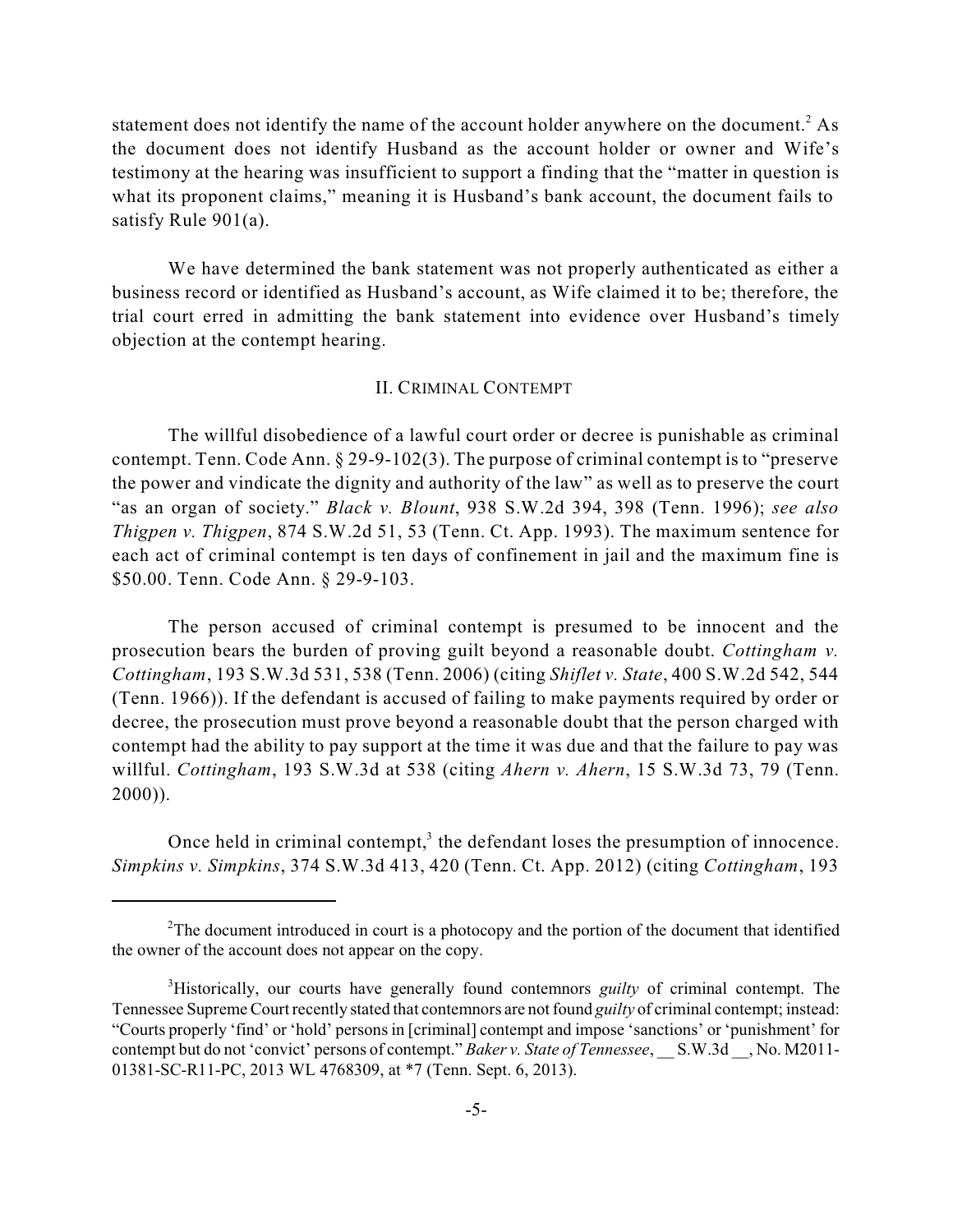S.W.3d at 538). Thus, on appeal, the issue is whether, considering the evidence in the light most favorable to the prosecution, any trier of fact could have found the essential elements of the crime beyond a reasonable doubt. *Id.* (citing Tenn. R. App. P. 13(e); *Jackson v. Virginia*, 443 U.S. 307, 319 (1979); *State v. Davidson*, 121 S.W.3d 600, 614 (Tenn. 2003); *Black v. Blount*, 938 S.W.2d 394, 399 (Tenn. 1996)).

Wife is entitled to the pendente lite support and Wife's testimony established that Husband failed to pay any of the support as agreed to in the July 29, 2011 order. Thus, Husband has failed to comply with a lawful order. However, to be held in criminal contempt it must also be established that Husband had the ability to pay the support at the time it was due and that the failure to pay support was willful. *Cottingham*, 193 S.W.3d at 538. The only evidence submitted at the hearing on Husband's ability to pay was one bank statement, which we held inadmissible, and Husband's income tax return for 2011, which demonstrated his taxable income was \$8,138 for the year. Considering this modest evidence in the light most favorable to Wife, we have concluded that it is insufficient to permit any trier of fact to find beyond a reasonable doubt that Husband had the ability to pay pendente lite support of \$1,000, when each was due, for the months of June, July, August, September or October of 2012. *See Simpkins*, 374 S.W.3d at 420.

For the above reasons, we respectfully reverse the trial court's finding of five counts of criminal contempt.

#### III. BOND

Husband contends the trial court erred in detaining Husband without the opportunity to make bond while the trial court was in recess during the two-hour lunch break. The record reveals that Husband's attorney did not request the trial court to set bond prior to the court's recess, thus, the issue of bond was not brought to the attention of the judge prior to the lunch recess. But for a few exceptions, of which this issue is not one, we do not allow parties to raise issues for the first time on appeal; the trial court must be afforded the first opportunity to address the issue. *See Barnhill v. Barnhill*, 826 S.W.2d 443, 458 (Tenn. Ct. App. 1991); *see also Pearman v. Pearman*, 781 S.W.2d 585, 587-88 (Tenn. Ct. App. 1989). An issue that was not properly raised in the trial court is waived on appeal. *Lawrence v. Stanford*, 655 S.W.2d 927, 928 (Tenn. 1983). Thus, the issue of bond is waived.

This issue is also moot for another reason; there is no relief this court can grant Husband as it pertains to the two-hour detention of Husband during the lunch recess. A case becomes moot "when the prevailing party will be provided no meaningful relief from a judgment in its favor." *County of Shelby v. McWherter*, 936 S.W.2d 923, 931 (Tenn. Ct. App. 1996) (citing *McIntyre v. Traughber*, 884 S.W.2d 134, 137 (Tenn. Ct. App. 1994)).